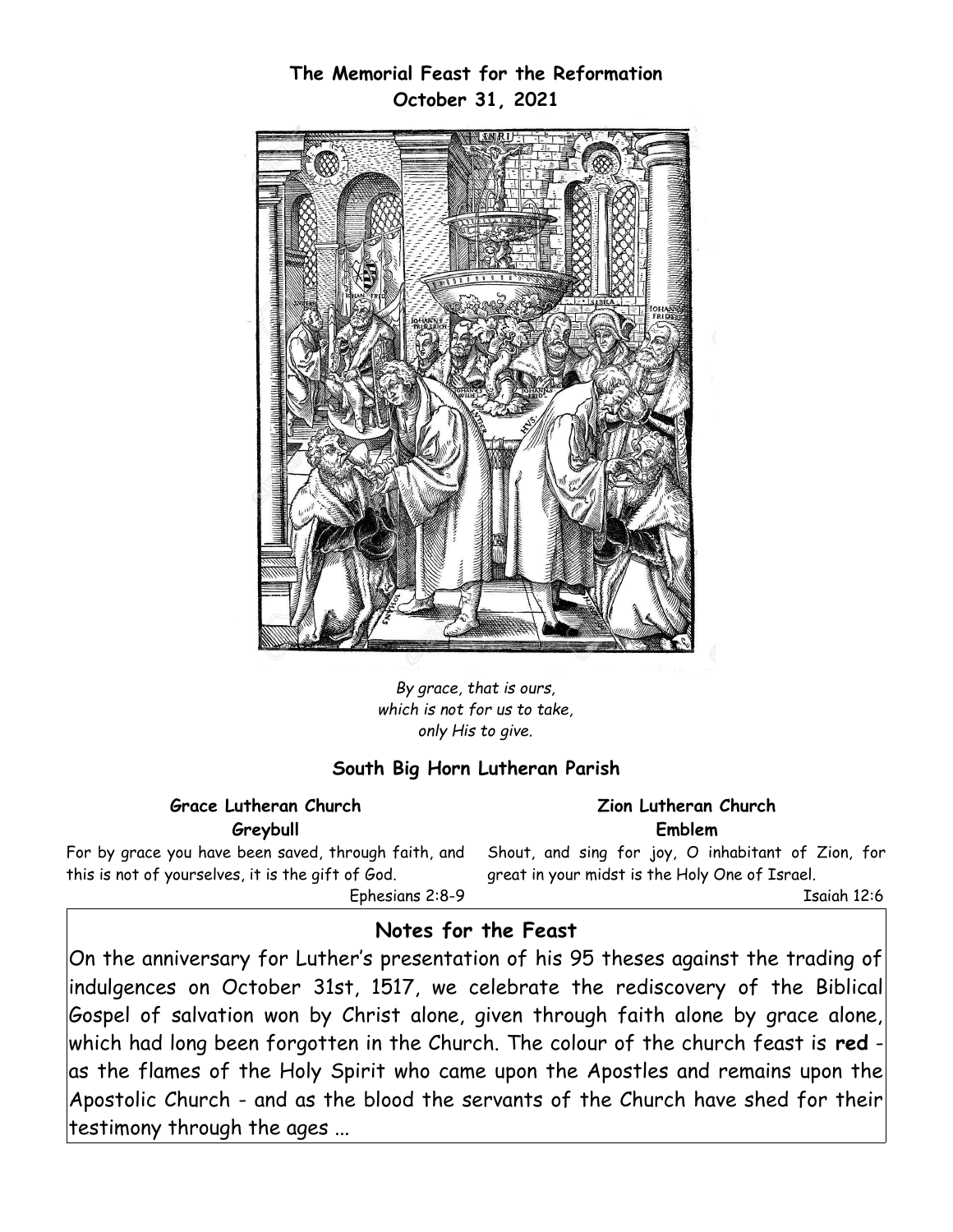## **Today:**

Festive Order of Holy Communion, LSB p. 151, with the *Nicene Creed* Hymns, Grace: 645 – 644 – 582 - 580/556 - 331:6 Hymns, Zion: 645 – 644 – 580/556 - 331:6

# **About Holy Communion**

In the Sacrament we are made one with the risen Christ, and with each other. According to Holy Scripture, oneness in faith and confession is a precondition for such unity. As such, only Christians who share our faith and confession, and who therefore belong to congregations in the fellowship of the Lutheran Church-Missouri Synod, will commune in our church. **Visitors wishing to receive the sacrament** please speak with Pastor prior to the service. We ask that our guests be respectful of our faith. **We sincerely welcome our visitors**; we assure you that we uphold this practice *also* out of concern for *your* spiritual welfare, and that our Pastor would love to study Scripture with you and help you embrace the full counsel of God, so that we can celebrate the Sacrament in a manner pleasing to God and beneficial for us all.

## **Just so we do not forget:**

I believe that Jesus Christ, true God, begotten of the Father from eternity, and also true Man, born of the Virgin Mary, is my Lord, who has redeemed me, a lost and condemned person, purchased and won me from all sin, from death, and from the power of the devil; not with gold or silver, but with His holy, precious blood and with His innocent suffering and death, that I may be His own and live under Him in His Kingdom and serve Him in everlasting righteousness, innocence and blessedness, just as He is risen from the dead, lives and reigns to all eternity. This is most certainly true. *Of the Small Catechism*

**This is our faith** *– from the Confessions of our Church*

Troubled hearts should have a firm, sure consolation. Also, due honor should be given to Christ's merit and God's grace. Therefore, the Scriptures teach that the righteousness of faith before God stands only in the gracious reconciliation or the forgiveness of sins, which is presented to us out of pure grace, only on account of the merit of the Mediator. *Formula Concord, the Solid Declaration*

**Into our family of faith we welcome** Mr. Douglas MacMartin, who has received instruction in the faith and will now confess the faith of the Church to be his own and be accepted into communicant membership at Grace at our worship service toady.

**Free Will Offering at Grace** today in favour of the Community Outreach Fund. A basket has been set up for your donation.

**Pastor Tinglund shall be gone for continued education** Monday through Wednesday. Messages can be left at cell phone 605-228-9216, which will be checked regularly.

**LWML Meeting at Grace** Monday at 7 pm.